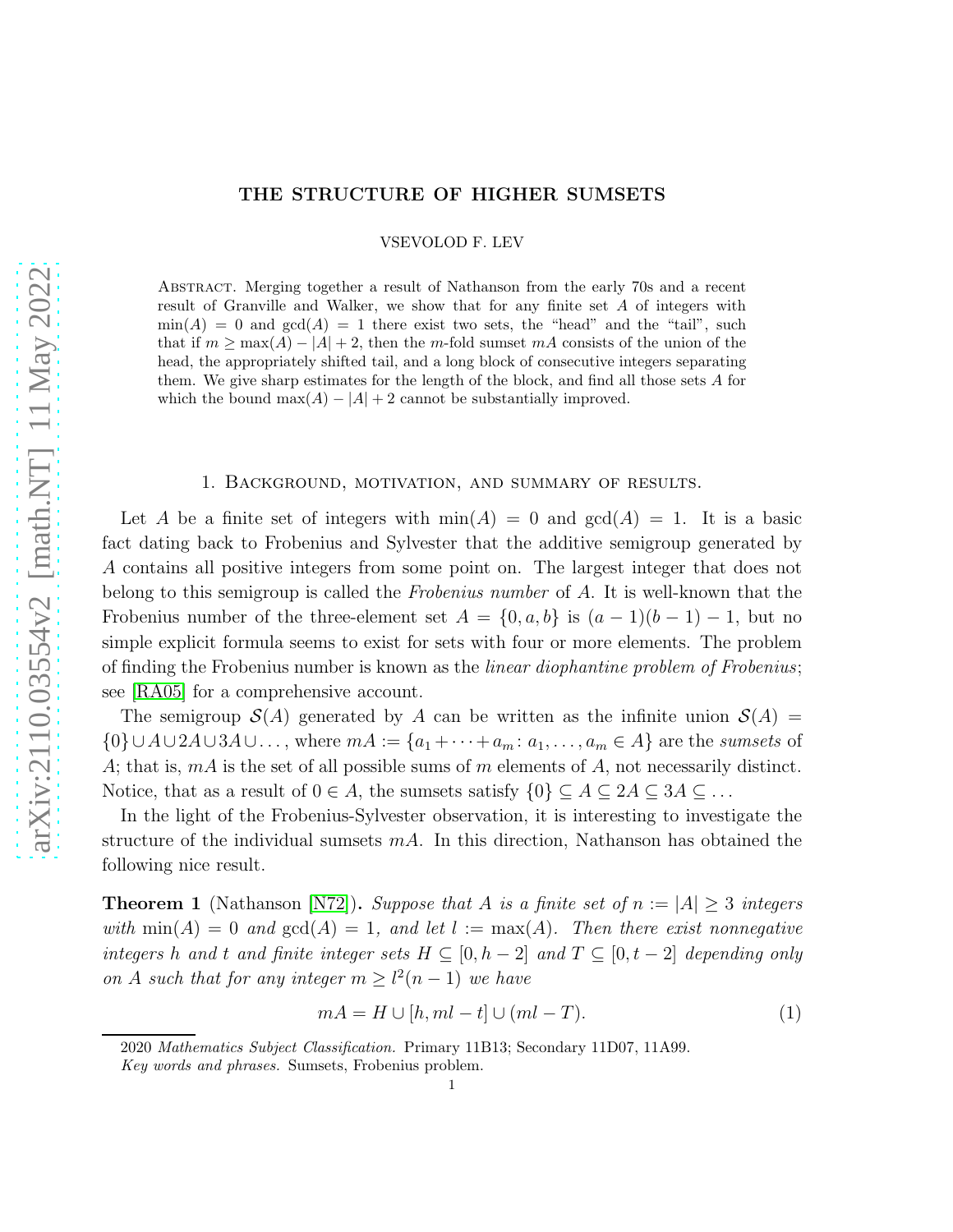Loosely speaking, if m is sufficiently large, then the sumset  $mA$  consists of a "head", an appropriately shifted "tail" (both head and tail depending only on  $A$  but not on  $m$ ), and an interval separating them. The fact that  $h \leq ml - t$ , meaning that the interval is nonempty, is not stated explicitly in [\[N72\]](#page-14-1), but is implicit in the proof.

Both the Frobenius-Sylvester observation and the theorem of Nathanson manifest the same phenomenon, which is that high-multiplicity sumsets of properly normalized sets contain long blocks of consecutive integers.

Let  $\mathcal{E}(A)$  be the complement of the semigroup  $\mathcal{S}(A)$  in the set of all positive integers. Following [\[GW21\]](#page-14-2), we call the set  $\mathcal{E}(A)$  the *exceptional set* of A. (This set is also called the set of gaps of the semigroup  $\mathcal{S}(A)$ .) The exceptional set is, therefore, the set of all positive integers not representable as a nonnegative linear combination of the elements of A, and its largest element max $(\mathcal{E}(A))$  is the Frobenius number of A.

For brevity, we will write S and E instead of  $\mathcal{S}(A)$  and  $\mathcal{E}(A)$ .

Keeping the notation of Theorem [1,](#page-0-0) as an immediate consequence of the theorem, the semigroup S contains all integers larger than h, while an integer  $z \in [0, h]$  belongs to S if and only if it belongs to H; that is,  $H = [0, h] \setminus \mathcal{E}$ . Furthermore, from [\(1\)](#page-0-1) we get  $m(l - A) = ml - mA = T \cup [t, ml - h] \cup (ml - H)$ . Therefore, denoting by  $\mathcal{E}'$  the exceptional set of  $l - A$ , and repeating the argument above with A replaced by  $l - A$ , we obtain  $T = [0, t] \setminus \mathcal{E}'$ , and hence  $ml - T = [ml - t, ml] \setminus (ml - \mathcal{E}')$ . Thus, Theorem [1](#page-0-0) says that if  $m \geq l^2(n-1)$ , then  $mA = [0, ml] \setminus (\mathcal{E} \cup (ml - \mathcal{E}')).$ 

The bound  $m \geq l^2(n-1)$  has been improved in a number of subsequent papers, such as [\[WCC11\]](#page-14-3) or [\[GS20\]](#page-14-4). Recently, Granville and Walker have shown that  $m \geq l - n + 2$ suffices.

**Theorem 2** (Granville-Walker [\[GW21,](#page-14-2) Theorem 1]). Suppose that A is a set of  $n :=$  $|A| \geq 3$  integers with  $min(A) = 0$  and  $gcd(A) = 1$ , and let  $l := max(A)$ . Then for any integer  $m \geq M := l - n + 2$  we have

<span id="page-1-0"></span>
$$
mA = [0, ml] \setminus (\mathcal{E} \cup (ml - \mathcal{E}')), \tag{2}
$$

where  $\mathcal E$  and  $\mathcal E'$  are the exceptional sets of A and  $l - A$ , respectively.

As shown in [\[GS20\]](#page-14-4) and [\[GW21\]](#page-14-2), the bound  $m \geq l - n + 2$  is best possible. However, a natural question remains unanswered: can the sets  $\mathcal E$  and  $ml - \mathcal E'$  overlap? Does the assumption  $m \geq l - n + 2$  guarantee the existence of an interval separating these sets, and if so, what is the length of the interval?

Our first goal here is to answer this question and give the Granville-Walker result an alternative, surprisingly short proof. We show not only that  $(2)$  holds, but also that  $\mathcal E$ and  $ml - \mathcal{E}'$  are disjoint and, moreover, there is a block of at least  $(m - M + 1)l + 1$ consecutive integers contained in mA and separating  $\mathcal E$  from  $ml - \mathcal E'$ .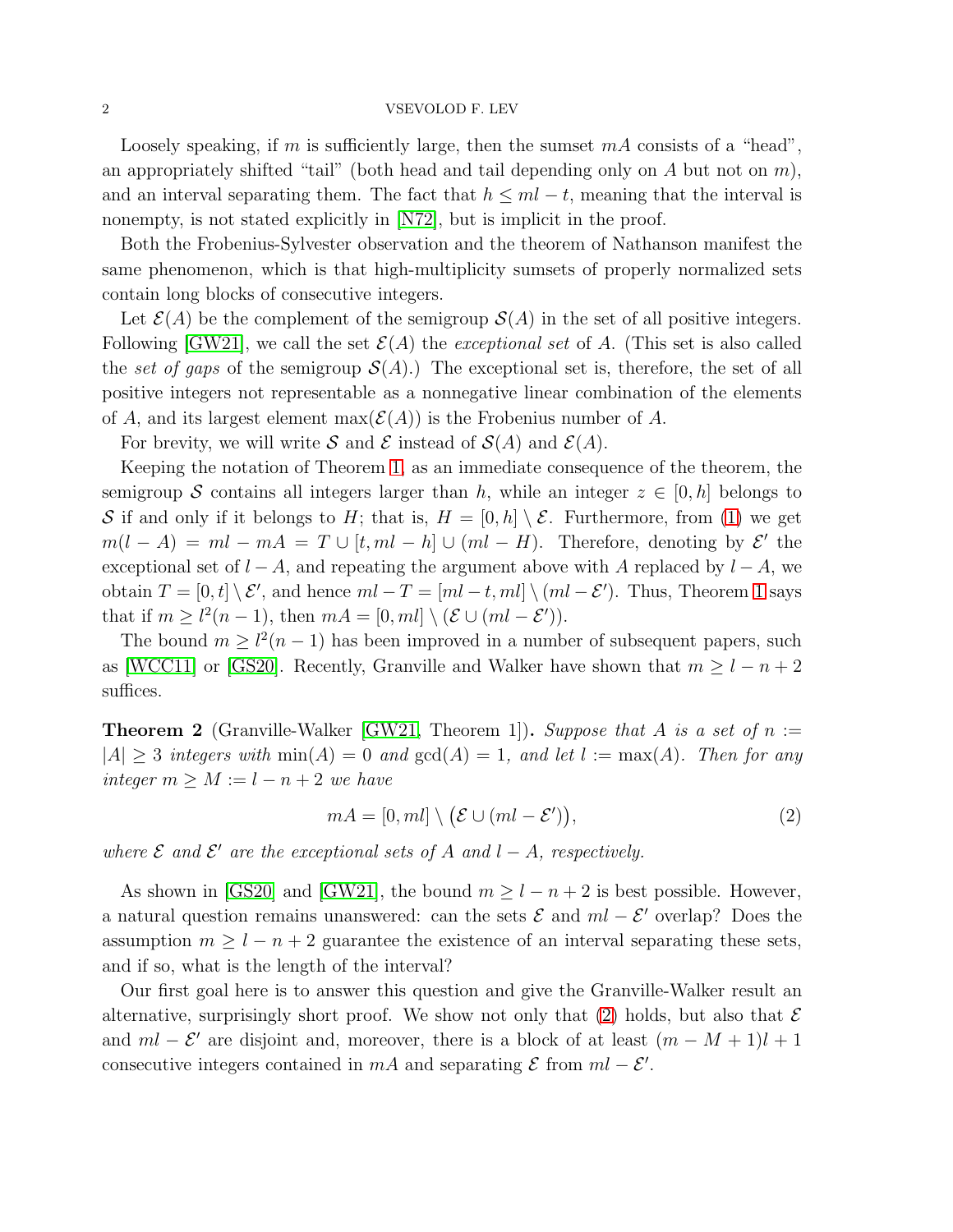<span id="page-2-0"></span>**Theorem 3.** Suppose that A is a set of  $n := |A| \geq 3$  integers with  $\min(A) = 0$  and  $gcd(A) = 1$ , and let  $l := max(A)$ . Then for any integer  $m \geq M := l - n + 2$  we have

$$
mA = [0, ml] \setminus (\mathcal{E} \cup (ml - \mathcal{E}')),
$$

where  $\mathcal E$  and  $\mathcal E'$  are the exceptional sets of A and  $l - A$ , respectively. Moreover, the interval  $[\max(\mathcal{E})+1, \min(ml-\mathcal{E}')-1]$  is nonempty and contained in mA; indeed, writing  $l-1 = k(n-2) + r$  with integers  $k \ge 1$  and  $r \in [0, n-3]$ , we have

$$
\min(ml - \mathcal{E}') - \max(\mathcal{E}) \ge (m - M + 1)l + \Delta,
$$

where

$$
\Delta = l(k-1)(n-3) + rk(n-3) + r^2 + k + 1 \ge 2.
$$

We adopt the convention that if  $\mathcal{E} = \emptyset$ , then  $\max(\mathcal{E}) = -1$ , and similarly for  $\max(\mathcal{E}')$ .

Notice that the quantity  $\Delta$  is "normally" much larger than 2; for instance, it is easy to show that  $\Delta > \left(1 - \frac{1}{k} - \frac{1}{n}\right)$  $\frac{1}{n-2}$ )  $l^2$ .

The lower bound  $(m-M+1)l+\Delta$  established in the second part of the theorem is best possible; equality is obtained, for instance, for the sets of the form  $A = \{0, d, 2d, \ldots, l\} \cup$  $\{l-1\}$ , where d is a nontrivial divisor of l. For these sets we have  $n = \frac{l}{d} + 2$  whence  $l = (d - 1)(n - 2) + (n - 3) + 1$ , so that  $k = d - 1$  and  $r = n - 3$ . Furthermore, the semigroup S generated by A is identical to that generated by the three-element set  $\{0, d, l-1\}$ , from which, recalling the formula at the very beginning of this section, we derive that  $\max(\mathcal{E}) = (d-1)(l-2) - 1 = k(l-2) - 1$ . Also,  $\mathcal{E}' = \emptyset$  since  $1 \in (l - A)$ . Consequently,  $\max(\mathcal{E}) + \max(\mathcal{E}') = k(l-2) - 2$  and therefore

$$
\min(ml - \mathcal{E}') - \max(\mathcal{E}) = ml - k(l - 2) + 2 = (m - M + 1)l + \Delta,
$$

where the second equality can be verified by cancelling out the common summand  $ml$ and expressing the rest in terms of the parameters  $n$  and  $d$ .

More generally, one can consider sets of the form

$$
A := \{0, d, 2d, \dots, sd\} \cup \{sd - 1 - td, sd - 1 - (t - 1)d, \dots, sd - 1\},\
$$

where s, d and t are positive integers satisfying  $t < s$  and  $2 \le d < \frac{s}{t} + 1$ . We have  $l = sd$ ,  $n = s+t+2$ , and the exceptional set of A is the same as that of the set  $\{0, d, sd-1-td\}$ . It follows that  $\max(\mathcal{E}) = (d-1)((s-t)d-2) - 1$ , and consequently,

$$
\min(ml - \mathcal{E}') - \max(\mathcal{E}) = ml - (d - 1)((s - t)d - 2) + 2 = (m - M + 1)l + \Delta.
$$

(The last equality can be verified by observing that  $k = d - 1$ , as it follows from the assumption  $d < \frac{s}{t} + 1$ .)

We prove Theorem [3](#page-2-0) in Section [3.](#page-5-0) The proof is a further elaboration on the ideas from [\[GS20,](#page-14-4) [GW21\]](#page-14-2).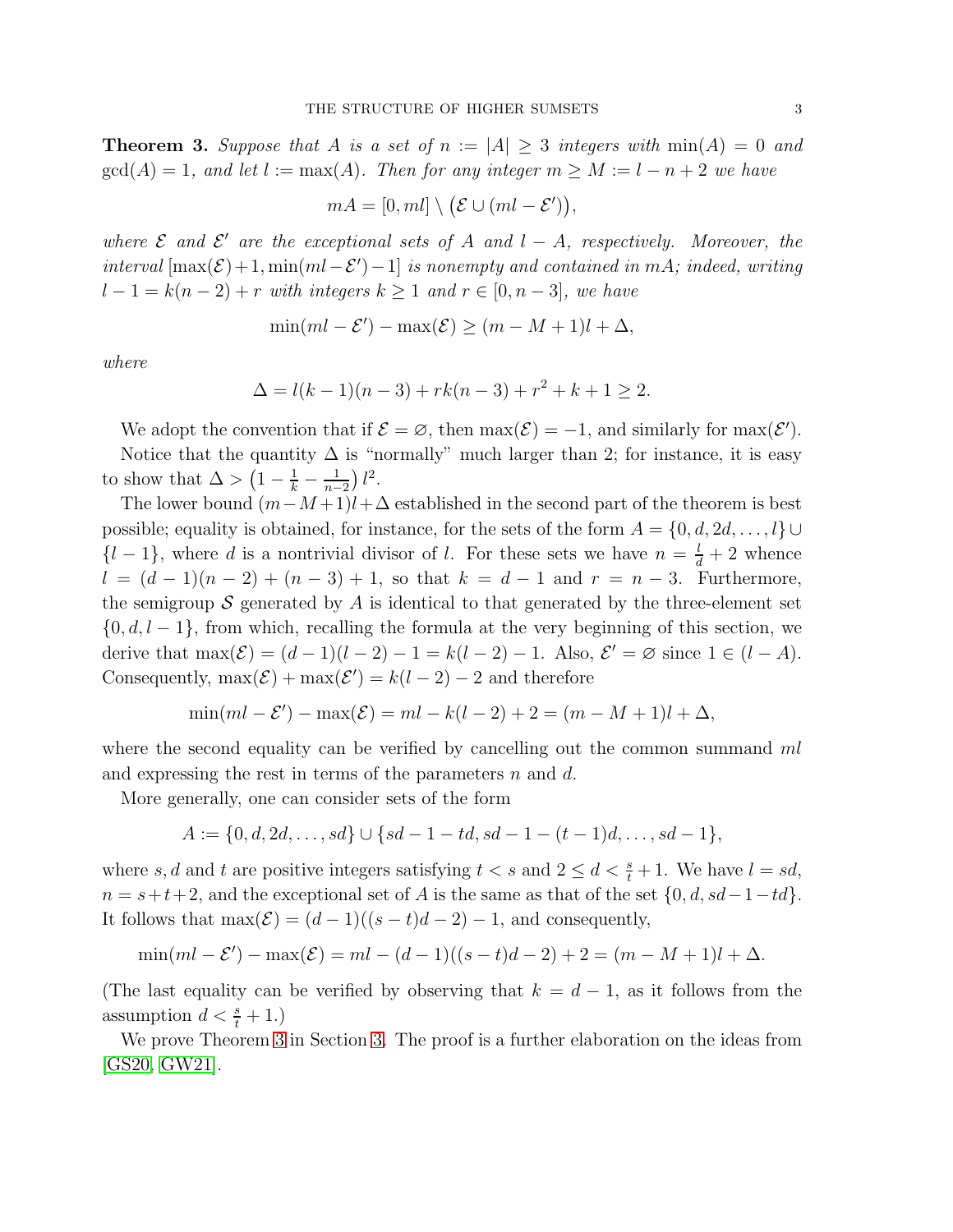Our second goal is to investigate the corresponding stability problem and determine those sets A such that for [\(2\)](#page-1-0) to hold, one needs m to be almost as large as  $l-n+2$ . Some results in this direction are obtained in [\[GW21\]](#page-14-2) where the sets requiring  $m \geq l - n$  are fully described (under the technical assumptions  $l \geq 9$  and  $n \geq 5$ ). Citing from [\[GW21\]](#page-14-2),

Indeed, our proofs are sufficiently flexible that one can go on and prove that  $mA = [0, ml] \setminus (\mathcal{E} \cup (ml - \mathcal{E}'))$  holds for all  $m \ge \max\{1, l-n-C\}$  for even larger values of C, except in some explicit finite set of families of sets A, though the number of cases seems to grow prohibitively with C.

We prove the following result showing that the "tough" sets are, essentially, dense subsets of the set  $\{0,1\} \cup [m+2, l]$  or of its mirror reflection  $[0, l - (m+2)] \cup \{l-1, l\}.$ 

<span id="page-3-2"></span>**Theorem 4.** Let A be a set of  $n := |A| \geq 6$  integers with  $\min(A) = 0$  and  $\gcd(A) = 1$ . Write  $l := max(A)$ , and let  $\mathcal E$  and  $\mathcal E'$  be the exceptional sets of A and  $l - A$ , respectively. Then for any integer m with

<span id="page-3-1"></span>
$$
m \ge \max\left\{l - \frac{3}{2}n + \frac{9}{2}, \frac{2}{3}(l - n + 2)\right\}
$$
 (3)

we have

<span id="page-3-0"></span>
$$
mA = [0, ml] \setminus (\mathcal{E} \cup (ml - \mathcal{E}'))\tag{4}
$$

except if either  $\{0,1\} \subseteq A \subseteq \{0,1\} \cup [m+2,l]$ , or  $\{l-1,l\} \subseteq A \subseteq [0,l-(m+2)] \cup \{l-1,l\}$ , in which cases [\(4\)](#page-3-0) does not hold.

Notice that each of the sets  $\{0, 1\} \cup [m + 2, l]$  and  $[0, l - (m + 2)] \cup \{l - 1, l\}$  has size  $l-m+1 < \frac{3}{2}$  $\frac{3}{2}n$ , the inequality following from [\(3\)](#page-3-1); this shows that their *n*-element subsets are contained therein with density exceeding 2/3.

We also remark that for  $n \geq 6$ , the maximum in the right-hand side of [\(3\)](#page-3-1) is always smaller than  $l - n + 2$ , the bound of Theorem [3.](#page-2-0)

The proof of Theorem [4](#page-3-2) is presented in Section [4.](#page-7-0)

## 2. The toolbox

In this section we collect various results used in the proofs of Theorems [3](#page-2-0) and [4.](#page-3-2)

We use the standard set addition notation: if  $B$  and  $C$  are subsets of an additively written group, then the sumset  $B + C$  is defined to be the set  $\{b + c : b \in B, c \in C\}$ .

**Theorem 5** (Olson [\[O84,](#page-14-5) Theorem 1]). Suppose that A and B are finite, nonempty subsets of a group. If  $0 \in A$ , then either A is contained in the subgroup of all those group elements z satisfying  $(A + B) + z = A + B$ , or  $|A + B| \ge |B| + \frac{1}{2}$  $\frac{1}{2}|A|.$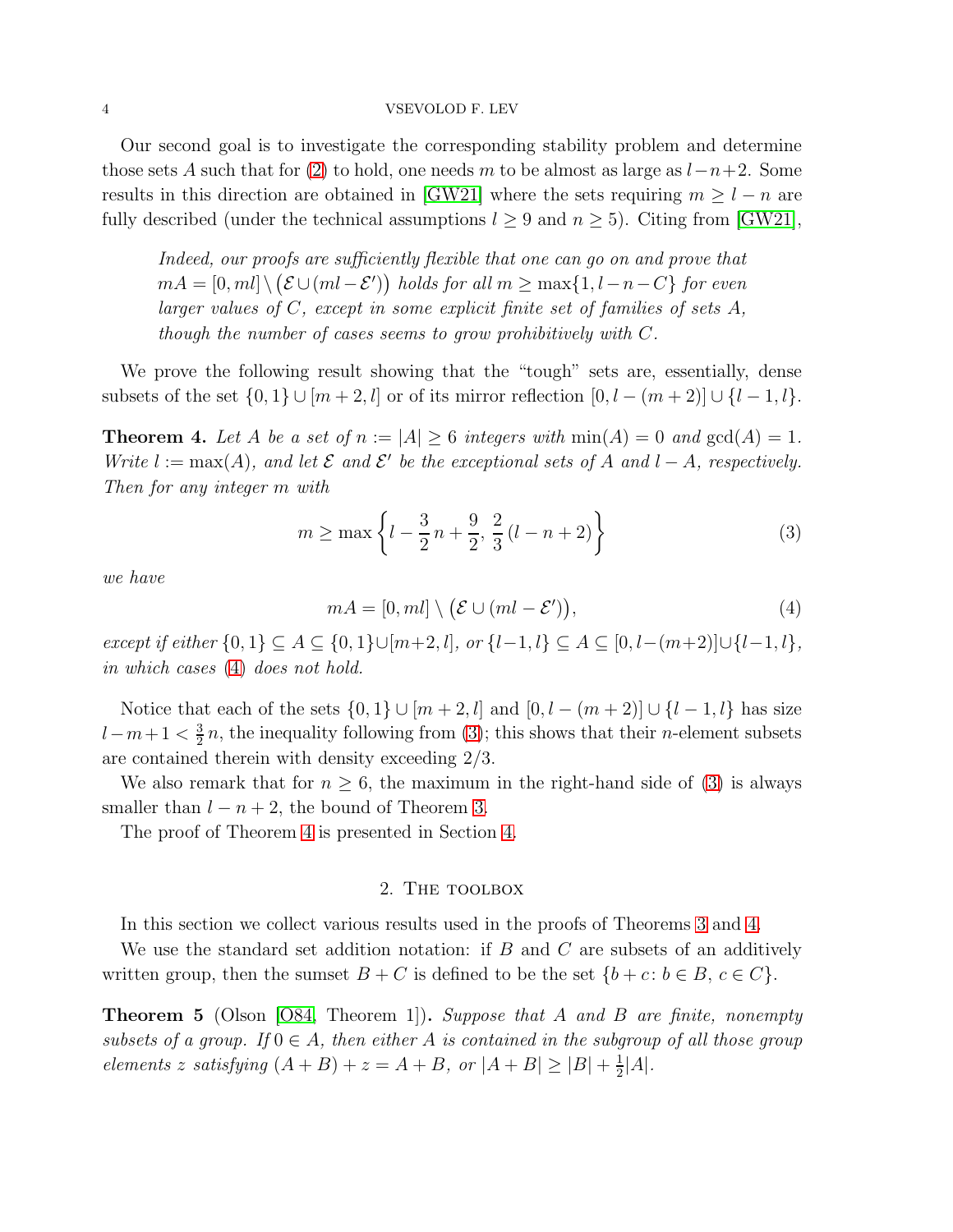Note that if A is not contained in a proper subgroup, then the first alternative is ruled out unless  $A + B$  is the whole group. With this observation in mind, arguing inductively we obtain the following corollary.

<span id="page-4-2"></span>**Corollary 1.** Suppose that A is a finite subset of an abelian group G, and  $m \ge 1$  is an integer. If A is not contained in a proper coset, then either  $mA = G$ , or  $|mA| \geq \frac{m+1}{2}|A|$ .

Here is yet another immediate corollary of Olson's theorem.

<span id="page-4-1"></span>**Corollary 2.** If A and B are finite, nonempty subsets of an abelian group G with  $|A|$  $|B| \leq |B| + 1$ ,  $A + B \neq G$ , and  $|A| \geq 3$ , then A is contained in a coset of a proper subgroup of G.

<span id="page-4-0"></span>**Theorem 6** (Scherk [\[S55\]](#page-14-6)). Suppose that B and C are finite subsets of an abelian group with  $0 \in B \cap C$ . If 0 has a unique representation in  $B + C$  (which is  $0 = 0 + 0$ ), then  $|B + C| \ge |B| + |C| - 1.$ 

Iterating Theorem [6,](#page-4-0) we get

<span id="page-4-6"></span>**Corollary 3** (Alon [\[A87,](#page-14-7) Corollary 2.3]). Suppose that  $m > 1$  is an integer, and A is a finite subset of an abelian group. If  $0 \notin mA$ , then  $|A \cup (2A) \cup \cdots \cup (mA))| \geq m|A|$ .

Next, we need a result often referred to as  $Freiman's (3n-3)-theorem$ .

<span id="page-4-3"></span>**Theorem 7** (Freiman [\[F62\]](#page-14-8)). Suppose that A is a set of  $n := |A| \geq 3$  integers with  $\min(A) = 0$  and  $\gcd(A) = 1$ , and let  $l := \max(A)$ . Then

$$
|2A| \ge \min\{l, 2n - 3\} + n.
$$

A sequence of elements of an abelian group is called *zero-sum-free* if it does not have a finite, nonempty subsequence with the zero sum of its terms. The following theorem describing the structure of long zero-sum-free sequences in finite cyclic groups was proved by Savchev and Chen and, simultaneously and independently, by Yuan.

<span id="page-4-4"></span>**Theorem 8** (Savchev-Chen [\[SC07,](#page-14-9) Theorem 8], Yuan [\[Y07,](#page-14-10) Theorem 3.1]). Suppose that u and l are positive integers, and that  $(a_1, \ldots, a_u)$  is a zero-sum-free sequence of elements of the cyclic group of order l. If  $u > l/2$ , then there exist positive integers  $x_1, \ldots, x_u$  with  $x_1 + \cdots + x_u < l$  and a group element a of order l such that  $a_i = x_i a$  for any  $i \in [1, n]$ .

Finally, we list two theorems by the present author.

<span id="page-4-5"></span>**Theorem 9** ([\[L99,](#page-14-11) Proposition 1]). Suppose that  $X = (x_1, \ldots, x_u)$  is a nonempty sequence of positive integers written in an increasing order:  $1 \leq x_1 \leq \cdots \leq x_u$ . If X has fewer than 2u distinct subsequence sums, then  $x_2, \ldots, x_u$  are all divisible by  $x_1$ , and  $x_{i+1} \leq x_1 + \cdots + x_i \text{ for each } i \in [1, u-1].$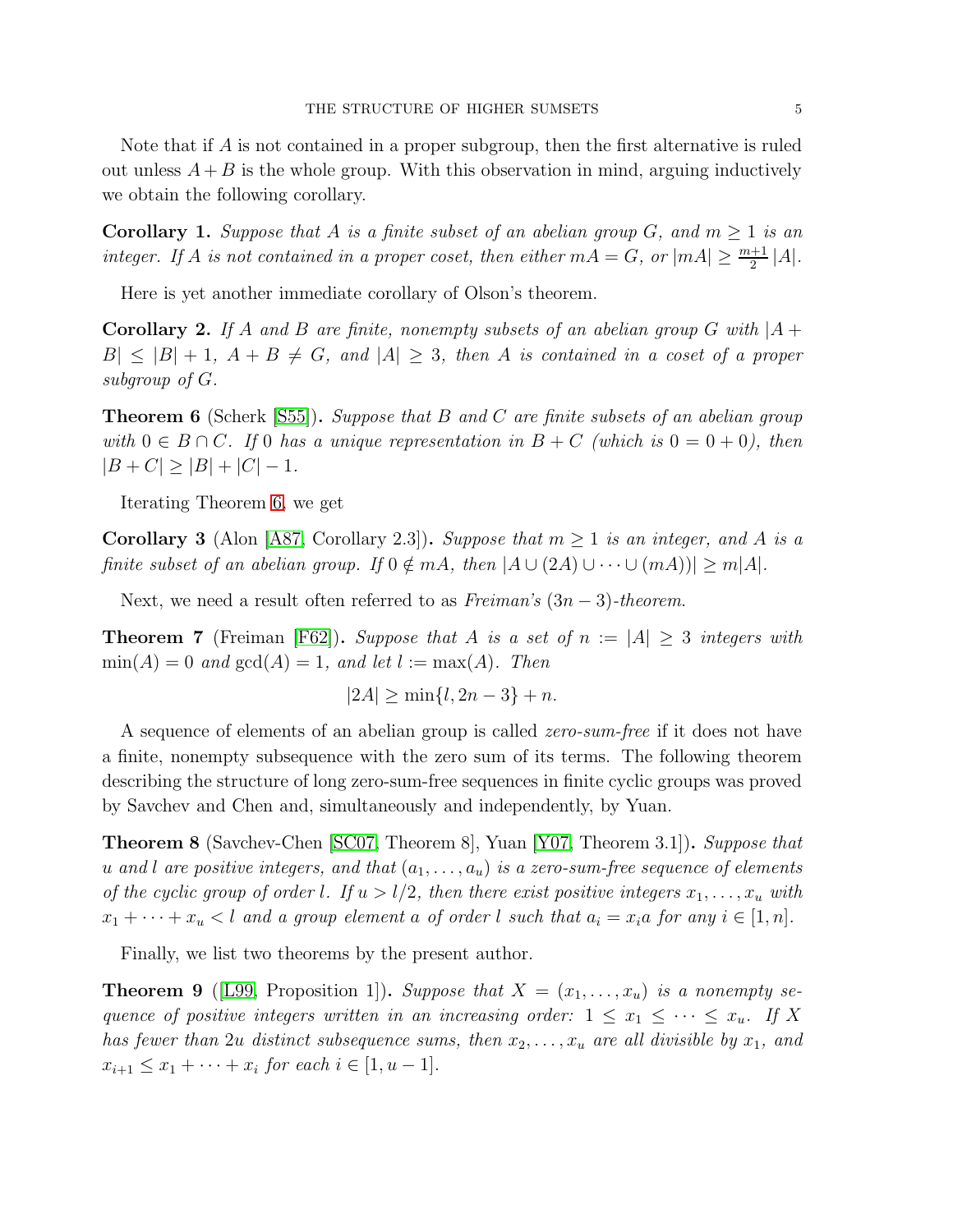<span id="page-5-1"></span>**Theorem 10** ([\[L97,](#page-14-12) Theorems 1 and 3 (ii)]). Suppose that A is a set of  $n := |A| \geq 3$ integers with  $min(A) = 0$  and  $gcd(A) = 1$ . Let  $l := max(A)$  and write  $l - 1 = k(n-2) + r$ with  $k \geq 1$  and  $r \in [0, n-3]$  integers.

- (i) If  $m \ge 2k$ , then  $[kl k(n 1 r), (m k)l + k(n 1 r)] \subseteq mA$ ;
- (ii) if  $m \geq 3k$ , then indeed mA contains a block of at least  $(m-k)l + k(n-1-r) + 1$ consecutive integers.

An immediate corollary of Theorem [10](#page-5-1) is an estimate for the Frobenius number of a set of given size and "diameter", originally proved by Dixmier.

<span id="page-5-3"></span>**Corollary 4** (Dixmier [\[D90,](#page-14-13) Theorem 3]). Suppose that A is a set of  $n := |A| \geq 3$  integers with  $\min(A) = 0$  and  $\gcd(A) = 1$ . Let  $l := \max(A)$  and write  $l - 1 = k(n - 2) + r$  with integer k and  $0 \leq r < n-2$ . Then  $\max(\mathcal{E}) \leq k(l-n+r+1)-1$ , where  $\mathcal E$  is the exceptional set of A.

# 3. Proof of Theorem [3](#page-2-0)

<span id="page-5-0"></span>Recall that we have defined integers  $k \ge 1$  and  $r \in [0, n-3]$  by  $l-1 = k(n-2) + r$ . Our first goal is to show that if  $n \geq 4$ , then  $[0, kl] \setminus \mathcal{E} \subseteq mA$ . (We remark that the assumption  $n \geq 4$  is essential and cannot be dropped; say, if  $A = \{0, 1, l\}$ , then  $M = k = l - 1, \mathcal{E} = \emptyset$ , and  $[0, kl] \not\subseteq MA$  as, for instance,  $l(l - 1) - 1 \notin MA$ .

Suppose, for a contradiction, that  $g \in [0, kl] \setminus \mathcal{E}$  is an integer not representable as a sum of m or fewer elements of A. If g is a multiple of l, then we can write  $g = vl$  with an integer v satisfying  $v > m$  in view of  $g \notin mA$  and  $l \in A$ . On the other hand,  $v \leq k$ since  $g \leq kl$ . Hence,

$$
k \ge v > m \ge M = l - (n - 2) \ge (k(n - 2) + 1) - (n - 2) = (k - 1)(n - 2) + 1 \ge k,
$$

a contradiction. Thus,  $q$  is not a multiple of  $l$ .

Since  $g \notin \mathcal{E}$ , we can write

<span id="page-5-2"></span>
$$
g = a_1 + \dots + a_u + l v \tag{5}
$$

where  $u, v \geq 0$  and  $a_1, \ldots, a_u \in A \setminus \{0, l\}$  are integers; indeed, since g is shown above not to be divisible by l, we have  $u \geq 1$  and  $v \leq k-1$ . Suppose that the representation [\(5\)](#page-5-2) has the smallest value of the parameter  $u$  possible, among all representations of  $g$  in this form. We show that in this case  $u + v \leq l - (v + 1)(n - 2)$ ; since the quantity in the right-hand side is at most  $l - n + 2 = M$ , this will imply  $g \in MA \subseteq mA$ , contradicting the choice of g.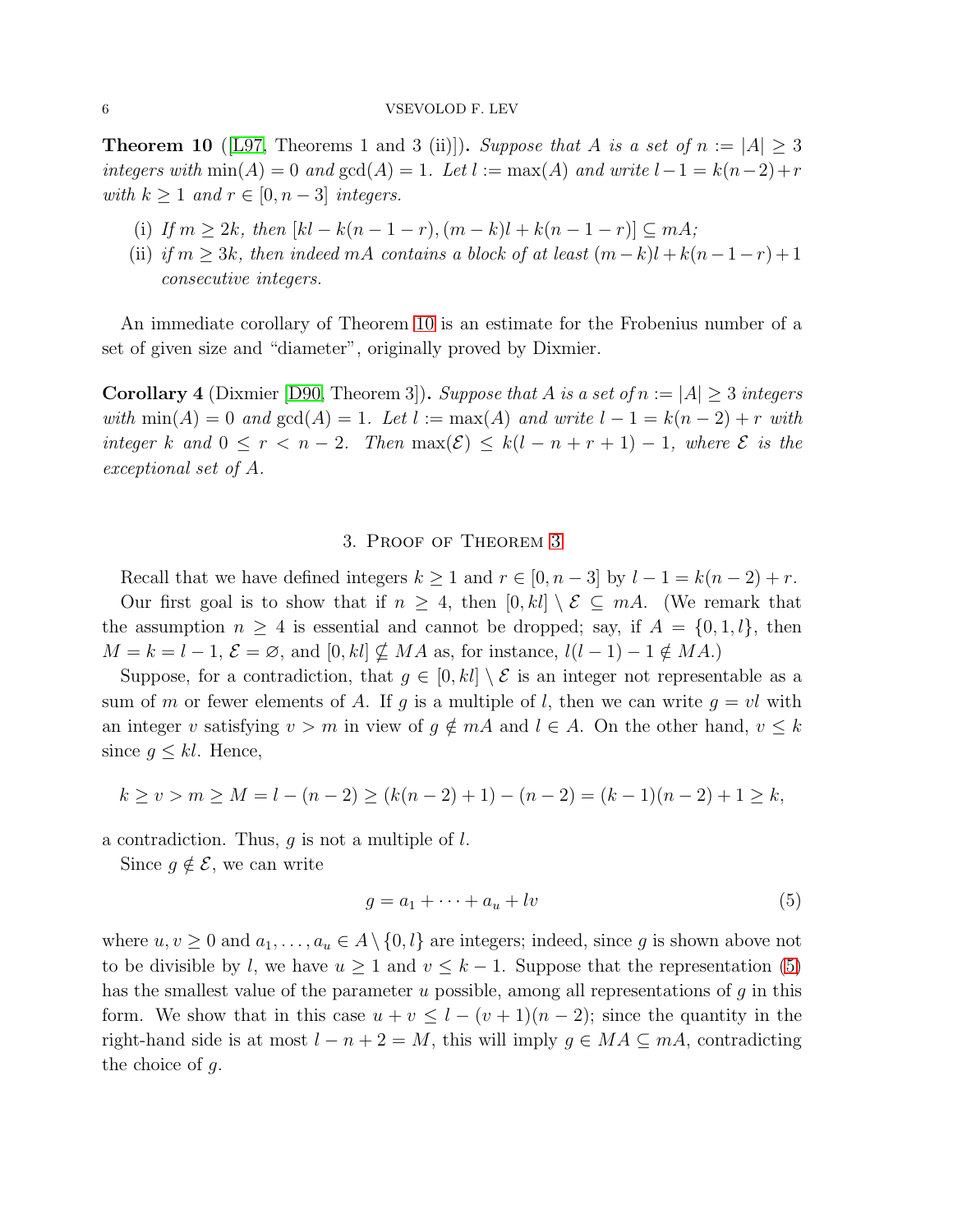We notice that, in view of  $u + v > m \geq M = l - n + 2$  (which follows from the assumption  $g \notin mA$ ) and  $v \leq k - 1$ ,

$$
u \ge l - n + 3 - v \ge (k(n - 2) + r + 1) - (n - 2) + 1 - (k - 1)
$$
  
 
$$
\ge (k - 1)(n - 3) + 2 \ge k + 1 \ge v + 2.
$$
 (6)

An important observation originating from [\[GS20,](#page-14-4) [GW21\]](#page-14-2) is that the sequence  $(a_1, \ldots, a_u)$ reduced modulo  $l$  is zero-sum-free; that is, does not have any nonempty subsequences with the sum of their elements divisible by l. Indeed, if we had, say,  $a_1 + \cdots + a_s = w^l$  with  $s \in [1, u]$  and w integers, this would lead to  $g = a_{s+1} + \cdots + a_u + (v + w)l$ , contradicting minimality of  $u$ .

As a result of  $(a_1, \ldots, a_u)$  being zero-sum-free, the  $u - v - 1$  sums

<span id="page-6-0"></span>
$$
\sigma_s := a_1 + \dots + a_s, \quad v + 2 \le s \le u
$$

are pairwise distinct modulo  $l$ , cf.  $(6)$ . Following [\[GW21\]](#page-14-2), we claim that, moreover, these sums are also distinct modulo l from all elements of the sumset  $(v + 1)A$ . To see this, suppose that  $\sigma_s = b_1 + \cdots + b_t + w^l$  with integers  $v+2 \leq s \leq u, 1 \leq t \leq v+1$ , and w, and elements  $b_1, \ldots, b_t \in A \setminus \{0, l\}$ . Then  $\sigma_s > 0$  implies  $w \ge -(t-1) \ge -v$ , showing that  $v + w \geq 0$ . Consequently,  $g = b_1 + \cdots + b_t + a_{s+1} + \cdots + a_u + (v + w)l$  is a representation of q contradicting minimality of u in view of  $t \leq v+1 \leq v+2 \leq s$ .

Let  $\overline{A}$  denote the canonical image of A in the quotient group  $\mathbb{Z}/l\mathbb{Z}$ . As we have just shown, the sumset  $(v+1)\overline{A}$  is disjoint from the set of all  $u-v-1$  sums  $\sigma_s$ ,  $s \in [v+2, u]$ , taken modulo l. It follows that

<span id="page-6-1"></span>
$$
|(v+1)\overline{A}| \le l - (u-v-1). \tag{7}
$$

Since  $u + v \ge m + 1 \ge M + 1 = l - n + 3$ , this gives

$$
|(v+1)\overline{A}| \le l+v+1-u \le (l+v+1)-(l-n+3-v) = 2v+n-2 = |\overline{A}|+2v-1.
$$

As a result,  $v \ge 1$ , and there exists an integer  $v_0 \in [1, v]$  with  $|(v_0 + 1)\overline{A}| \le |v_0\overline{A}| + 1$ . By Corollary [2,](#page-4-1) the set  $\overline{A}$  is contained in a coset of a proper subgroup. Therefore, the original set  $A$  is contained in an arithmetic progression with the endpoints 0 and  $l$  and the difference larger than 1, contradicting the assumption  $gcd(A) = 1$ .

We have thus shown that if  $n \geq 4$ , then

$$
[0,kl] \setminus \mathcal{E} \subseteq mA.
$$

Switching the roles of A and  $l - A$ , we conclude that  $[0, kl] \setminus \mathcal{E}' \subseteq m(l - A)$ ; equivalently,

$$
[(m-k)l, ml] \setminus (ml - \mathcal{E}') \subseteq mA.
$$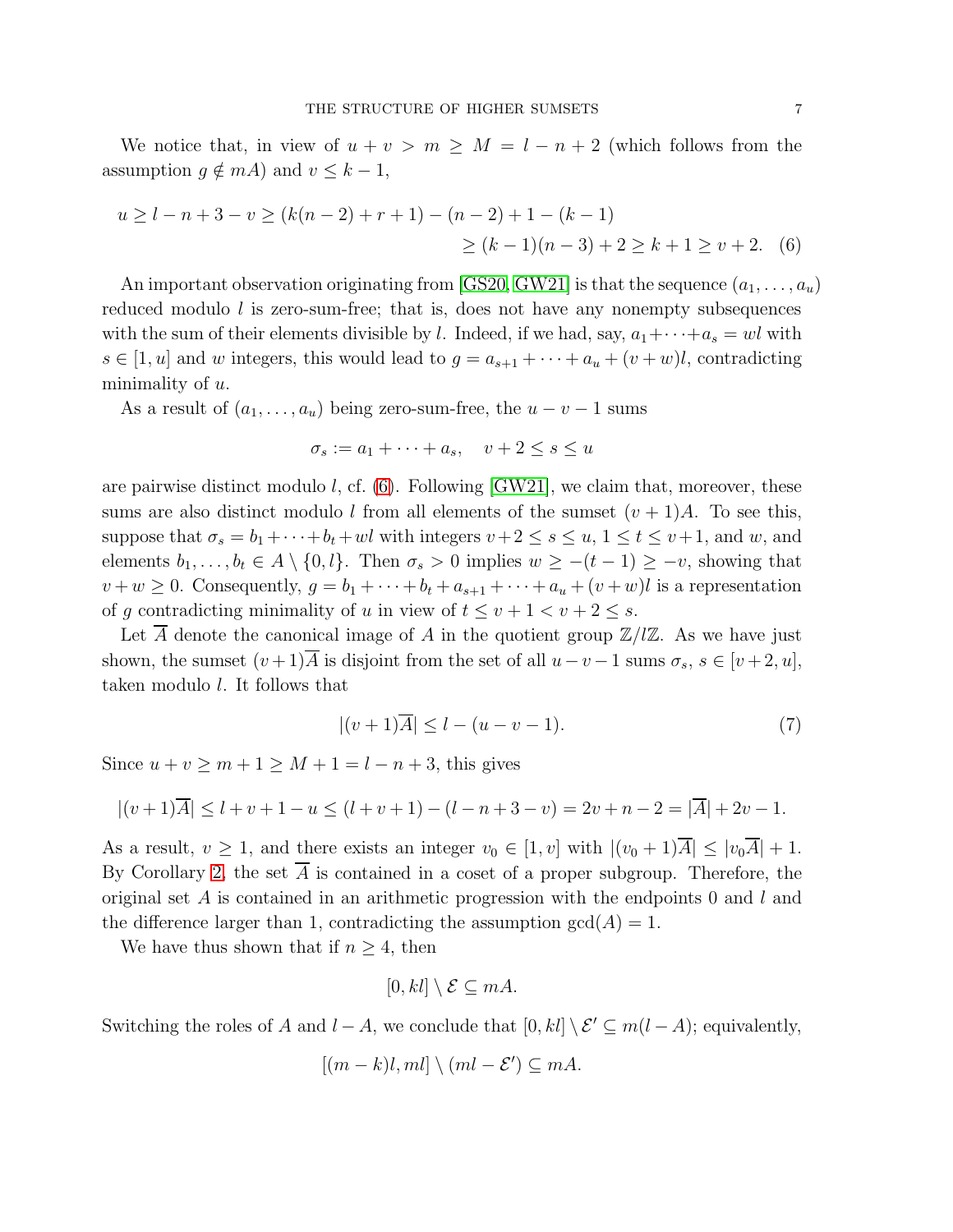If  $m \leq 2k$ , then the intervals  $[0, kl]$  and  $[(m - k)l, ml]$  jointly cover the whole interval  $[0, ml]$ , and we immediately obtain [\(2\)](#page-1-0). If  $m > 2k$ , then by Theorem [10](#page-5-1) (i) we have  $[kl,(m-k)l] \subseteq mA$  which, again, leads to [\(2\)](#page-1-0).

This proves the first assertion of the theorem in the case where  $n \geq 4$ . Since the case  $n = 3$  has received a nice and simple dedicated treatment in [\[GS20,](#page-14-4) Theorem 4], we ignore it here and proceed to the second assertion (without assuming  $n \geq 4$  any longer).

Write  $e := \max(\mathcal{E})$  and  $e' := \max(\mathcal{E}')$ . By Theorem [10](#page-5-1) (ii), the sumset  $(3k)A$  contains a block, say B, of  $|B| = 2kl + k(n - 1 - r) + 1$  consecutive integers. Since  $|B| > l$ , while the difference between any two consecutive elements of  $\mathcal E$  is easily seen not to exceed l (and indeed, not to exceed the smallest nonzero element of  $A$ ) and similarly for  $\mathcal{E}'$ , we have  $B \subseteq [e+1, 3kl - e' - 1]$ . Therefore  $3kl - e' - e - 1 \ge |B| = 2kl + k(n - 1 - r) + 1$ whence  $kl - e - e' - 1 \geq k(n - 1 - r) + 1$ . It follows that

$$
\min(ml - \mathcal{E}') - \max(\mathcal{E}) = ml - e - e'
$$
  
\n
$$
\ge ml - kl + k(n - 1 - r) + 2
$$
  
\n
$$
= (m - M + 1)l + \Delta
$$

<span id="page-7-0"></span>(verifying the last equality is tedious, but straightforward, and we omit the computation).

### 4. Proof of Theorem [4](#page-3-2)

We keep writing  $l - 1 = k(n - 2) + r$  with integers  $k \ge 1$  and  $r \in [0, n - 3]$ . Notice that if  $k \geq 2$ , then from [\(3\)](#page-3-1) and the assumption  $n \geq 6$ , we have

$$
m \ge l - \frac{3}{2}n + \frac{9}{2} \ge k(n-2) - \frac{3}{2}(n-2) + \frac{5}{2} = \left(k - \frac{3}{2}\right)(n-2) + \frac{5}{2} \ge 4k - \frac{7}{2}
$$

whence

<span id="page-7-1"></span>
$$
m \ge 4k - 3 \ge k. \tag{8}
$$

Clearly, this resulting estimate remains valid also if  $k = 1$ .

We split the proof into several parts.

4.1. **Sufficiency.** First, we show that  $\{0,1\} \subseteq A \subseteq \{0,1\} \cup [m+2, l]$  implies  $mA \neq$  $[0, ml] \setminus (\mathcal{E} \cup (ml - \mathcal{E}'))$ ; by symmetry, the same conclusion follows also from  $\{l - 1, l\} \subseteq$  $A \subseteq [0, l - (m+2)] \cup \{l-1, l\}$ . We actually show that  $m+1 \notin \mathcal{E}$  and  $m+1 \notin (ml-\mathcal{E}')$ ; this proves the assertion since, clearly,  $m + 1 \notin mA$  while  $m + 1 \in [0, ml]$ .

The relation  $m + 1 \notin \mathcal{E}$  is, indeed, trivial since  $\mathcal{E} = \emptyset$  in view of  $1 \in A$ . To prove that  $m+1 \notin (ml-\mathcal{E}')$  we rewrite this as  $ml-m-1 \notin \mathcal{E}'$  and notice that by Corollary [4,](#page-5-3) we have  $\max(\mathcal{E}') \leq k(l-n+r+1)-1$ . Thus, it suffices to show that  $ml-m-1 > k(l-n+r+1)-1$ ; that is,  $m(l-1) > k(l-n+r+1)$ . However, the last inequality is clearly true in view of [\(8\)](#page-7-1) and since  $r \leq n-3$ .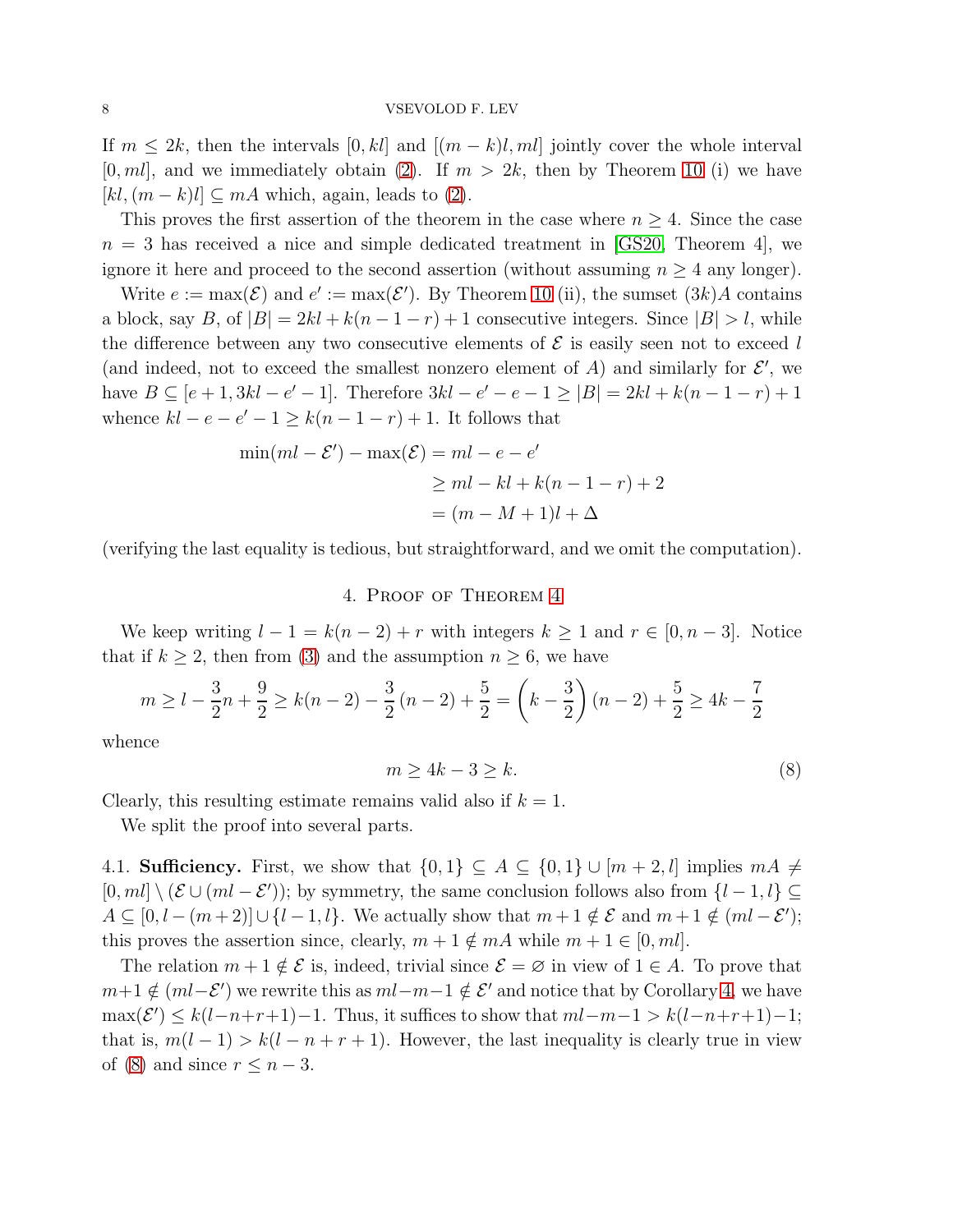The rest of the argument deals with necessity; we want to show that, under the stated assumptions, we have  $mA = [0, ml] \setminus (\mathcal{E} \cup (ml - \mathcal{E}'))$ , unless either  $\{0, 1\} \subseteq A \subseteq \{0, 1\} \cup$  $[m+2, l], \text{ or } \{l-1, l\} \subseteq A \subseteq [0, l - (m+2)] \cup \{l-1, l\}.$ 

4.2. The general setup. The case where  $l \leq n$  is easy to analyze, and we assume below that  $l > n$ .

We show that if m satisfies [\(3\)](#page-3-1), then either  $1 \in A \subseteq \{0,1\} \cup [m+2, l]$ , or

$$
[0,kl] \setminus \mathcal{E} \subseteq mA.
$$

Once this is established, the proof can be easily completed. Namely, applying the assertion to the set  $l - A$ , we conclude that either  $(l - 1) \in A \subseteq [0, l - (m + 2)] \cup \{l - 1, l\}$ , or

$$
[(m-k)l, ml] \setminus (ml - \mathcal{E}') \subseteq mA.
$$

Taking into account that, by Theorem [10](#page-5-1) (i), if  $m \geq 2k$ , then  $[kl,(m-k)l] \subseteq mA$ , we conclude that

$$
[0, ml] \setminus (\mathcal{E} \cup (ml - \mathcal{E}')) \subseteq mA,
$$

and the converse inclusion is trivial.

We thus assume that  $g \in [0, kl] \setminus \mathcal{E}$  is an integer with  $g \notin mA$ , and show that  $A \cap$  $[2, m + 1] = \emptyset$  and that  $1 \in A$ .

4.3. **Preliminaries.** From [\(8\)](#page-7-1) we have  $kA \subseteq mA$ . Therefore g is not a multiple of l, as if we had  $l | g$ , then  $g/l \leq k$  and  $l \in A$  would lead to  $g = (g/l)l \in kA \subseteq mA$ .

Since  $g \notin \mathcal{E}$ , we can write

<span id="page-8-0"></span>
$$
g = a_1 + \dots + a_u + vl \tag{9}
$$

where  $u, v \geq 0$  and  $a_1, \ldots, a_u \in A \setminus \{0, l\}$  are integers. Speaking about representations of g we always mean representations of this particular form. In view of  $g \notin mA$ , for any representation we have

<span id="page-8-1"></span>
$$
u + v \ge m + 1. \tag{10}
$$

Since g is not a multiple of l, we also have  $u > 0$  and  $v \leq k - 1$ . Hence, recalling [\(8\)](#page-7-1),

$$
u + k - 1 \ge u + v \ge m + 1 \ge 4k - 2;
$$

therefore,  $u \geq 3k - 1 \geq v + 2k$  and

<span id="page-8-2"></span>
$$
u + v \ge 4k - 2.\tag{11}
$$

Without loss of generality, we assume that the representation [\(9\)](#page-8-0) has the smallest possible value of the parameter  $u$  among all representations of  $g$ ; this assumption will be referred to as *minimality* (of  $u$ ).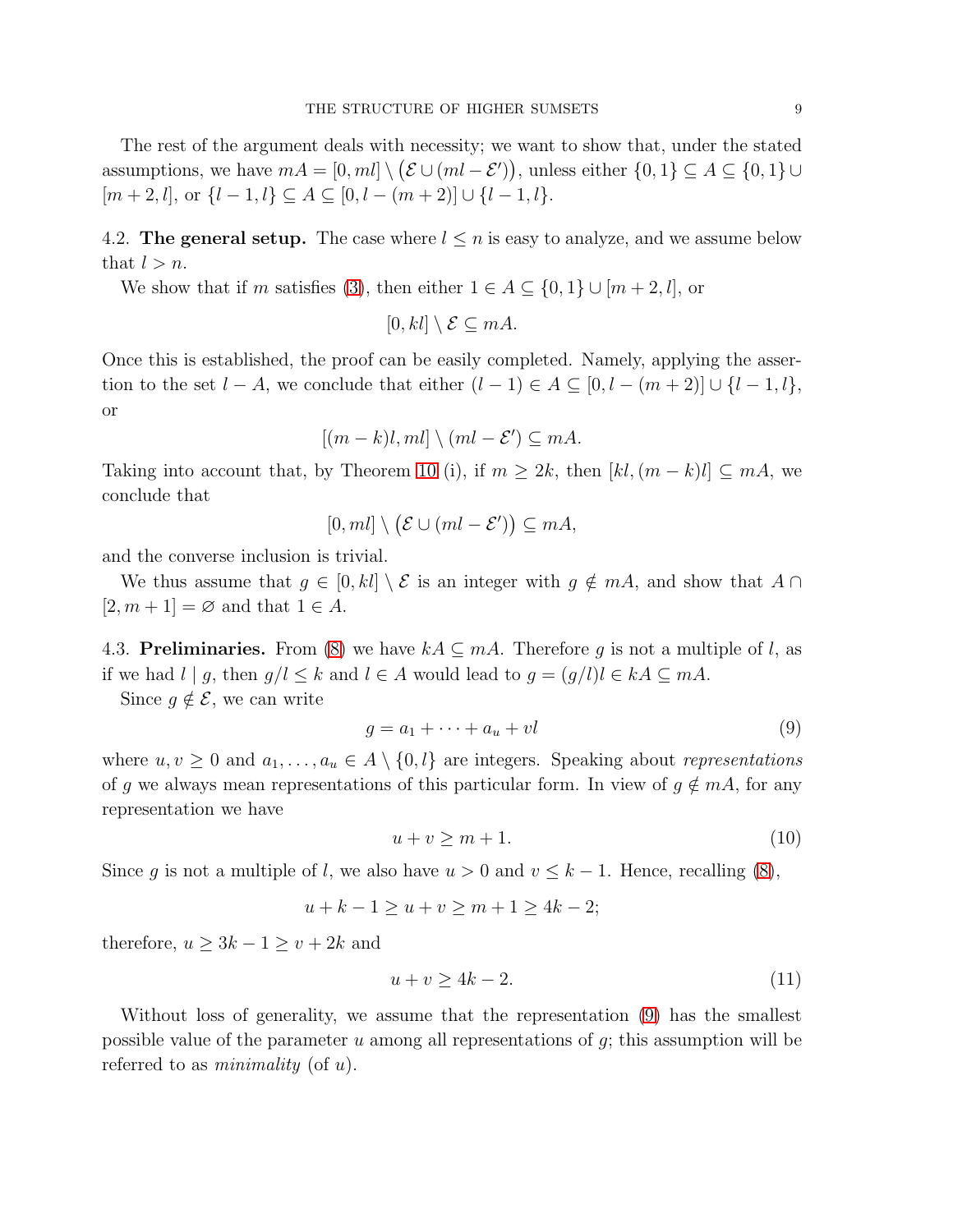4.4. The zero-sum-free property. Repeating literally the argument from the proof of Theorem [3,](#page-2-0) we conclude that the sequence  $(a_1, \ldots, a_u)$  is zero-sum-free modulo l, the sums

$$
\sigma_s := a_1 + \dots + a_s, \quad v + 2 \le s \le u,
$$

taken modulo l are distinct from each other and from all elements of the sumset  $(v+1)\overline{A}$ , where  $\overline{A} := A \pmod{l}$ , and as a result, [\(7\)](#page-6-1) holds true.

On the other hand, by Corollary [1,](#page-4-2) since A is not contained in a proper subgroup (as it follows from  $gcd(A) = 1$ , we have  $|(v + 1)\overline{A}| \ge \frac{v+2}{2} |\overline{A}|$ . Therefore,

$$
l - u + v + 1 \ge \frac{v + 2}{2} (n - 1);
$$

consequently, since  $u + v \ge m + 1 \ge l - \frac{3}{2}$  $\frac{3}{2}n + \frac{11}{2}$  $\frac{11}{2}$  by [\(10\)](#page-8-1) and [\(3\)](#page-3-1),

$$
l \ge u - v - 1 + \frac{v+2}{2}(n-1)
$$
  
=  $(u + v) + \frac{v}{2}(n-5) + n - 2$   
 $\ge l - \frac{3}{2}n + \frac{11}{2} + \frac{v}{2}(n-5) + n - 2$   
=  $l + \frac{1}{2}(v-1)(n-5) + 1$ 

which is wrong whenever  $v \ge 1$  and  $n \ge 6$ . Thus,  $v = 0$ . As a result, by [\(10\)](#page-8-1) and [\(3\)](#page-3-1),

<span id="page-9-0"></span>
$$
u \ge l - \frac{3}{2}n + \frac{11}{2}
$$
 and  $u \ge \frac{2}{3}(l - n + 2) + 1,$  (12)

and by  $(11)$ 

<span id="page-9-1"></span>
$$
u \ge 4k - 2.\tag{13}
$$

On the other hand, we have  $u < l$  due to the basic fact that a zero-sum-free sequence in a cyclic group has length smaller than the size of the group.

We investigate separately three possible cases:  $g < l, l < g < 2l$ , and  $g > 2l$ .

# 4.5. The case where  $g < l$ . Consider the sets

$$
D_j := (jA \setminus (j-1)A) \cap [0, l], \quad j \in [1, u],
$$

where  $0A = \{0\}$  is assumed; thus,  $D_1 = A \setminus \{0\}$ ,  $g \in D_u$ , and  $D_j \subseteq jA$ . The last relation shows that every element  $d \in D_i$  can be written as  $d = a + b$  with  $a \in A$ and  $b \in (j-1)A$ ; moreover, if  $j \geq 2$ , then  $b \notin (j-2)A$  as otherwise we would have  $d = a + b \in (j-1)A$ . Consequently,  $b \in D_{j-1}$  and we conclude that  $D_j \subseteq D_{j-1} + A$ . This shows, in particular, that if  $D_{j-1} = \emptyset$ , then also  $D_j = \emptyset$ ; therefore, from  $g \in D_u$ , all sets  $D_1, \ldots, D_u$  are nonempty. Since these sets are pairwise disjoint and contained in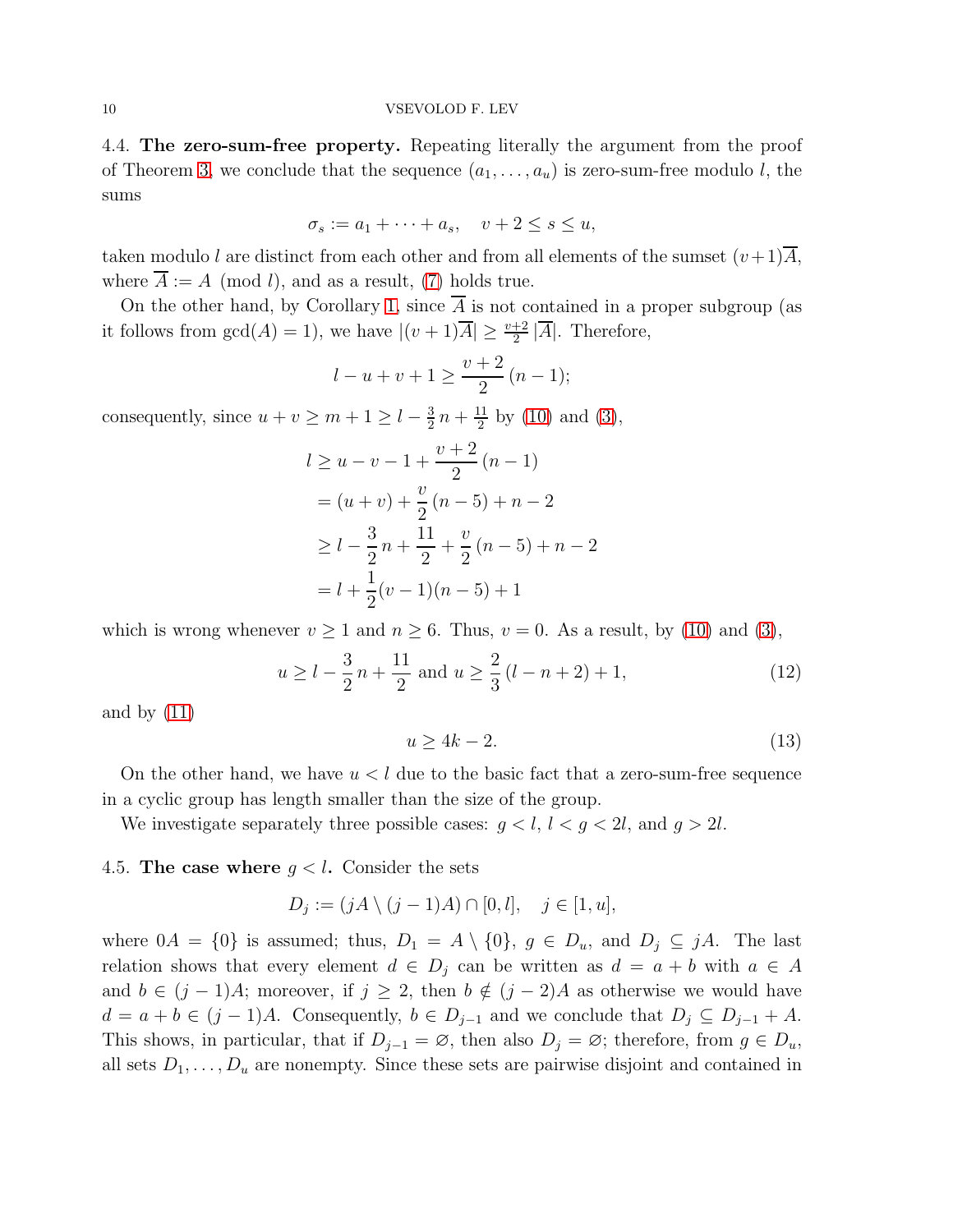the interval  $[0, l]$ , using [\(12\)](#page-9-0) and the assumption  $n < l$  (made at the very beginning of the proof) we obtain  $u \geq 3$ , and then, using [\(12\)](#page-9-0) once again,

$$
|D_2| + \cdots + |D_{u-1}| \le l + 1 - (1 + |D_1| + |D_u|) \le l - n < 2(u - 2).
$$

As a result, there is an integer  $j \in [2, u-1]$  with  $|D_j| = 1$ .

We now observe that for any subset  $I \subseteq [1, u]$  of size  $h := |I|$  we have  $\sum_{i \in I} a_i \in D_h$  as if the sum were lying in  $hA \setminus D_h$ , then it would be representable as a sum of fewer than h elements of A, leading to a representation of g with fewer than u summands.

It follows that all sums  $\sum_{i\in I} a_i$  with  $|I|=j$  are equal to the same number, which is the element of  $D_j$ . As a result, all elements  $a_1, \ldots, a_u$  are equal to each other, and we denote by a their common value; thus,  $q = ua \notin (u - 1)A$  by the minimality of u.

By the box principle, from  $g \notin 2A$  it follows that  $|A \cap [0, g]| \leq [g/2]$  whence

$$
n = |A| \le |A \cap [0, g]| + (l - g) \le l - \lfloor g/2 \rfloor.
$$

Hence,  $\lfloor g/2 \rfloor \leq l - n$  showing that  $au = g \leq 2(l - n) + 1 < 3u$ , as it follows from [\(12\)](#page-9-0). Therefore,  $a < 3$ ; that is,  $a = 1$  or  $a = 2$ .

If  $a = 1$ , then  $g = u \ge m + 1$  and  $A \cap [2, u] = \emptyset$  in view of  $1 = a \in A$  and by the minimality of u, completing the proof. If  $a = 2$ , then  $g = 2u$  and  $2 = a \in A$  along with the minimality of u is easily seen to imply  $A \cap [3, u] = \emptyset$ . Moreover, A is disjoint from the set of all even integers in the range  $[u + 1, 2u]$ . A simple counting now gives

$$
|A| \le 3 + \left\lfloor \frac{u}{2} \right\rfloor + (l - 2u) \le l - \frac{3}{2}u + 3 < n
$$

(following from [\(12\)](#page-9-0)), a contradiction.

4.6. The case where  $l \leq g \leq 2l$ . In this case in view of  $g \leq kl$  we have  $k \geq 2$ ; consequently,  $u \ge 4k - 2 \ge 6$  by [\(13\)](#page-9-1).

Modifying slightly the argument employed in the case  $q < l$ , this time we define

 $D_j := (jA \setminus (j-1)A) \cap [0,2l], \quad j \in [1,u].$ 

Since  $k \geq 2$ , we have  $l \geq 2n-3$ ; hence,  $|2A| \geq 3n-3$  by Theorem [7.](#page-4-3) Therefore, arguing as in the case  $q < l$ ,

$$
|D_3| + \dots + |D_{u-1}| \le 2l + 1 - (1 + |D_1| + |D_2|) - |D_u|
$$
  
\n
$$
\le 2l + 1 - |2A| - 1
$$
  
\n
$$
\le 2l - (3n - 3)
$$
  
\n
$$
< 2(u - 3),
$$

the last inequality following from [\(12\)](#page-9-0). Consequently, there is an integer  $j \in [3, u - 1]$ with  $|D_j| = 1$ . As above, this leads to  $a_1 = \cdots = a_u$ , and denoting this common value by a, we have  $g = ua \notin (u - 1)A$ .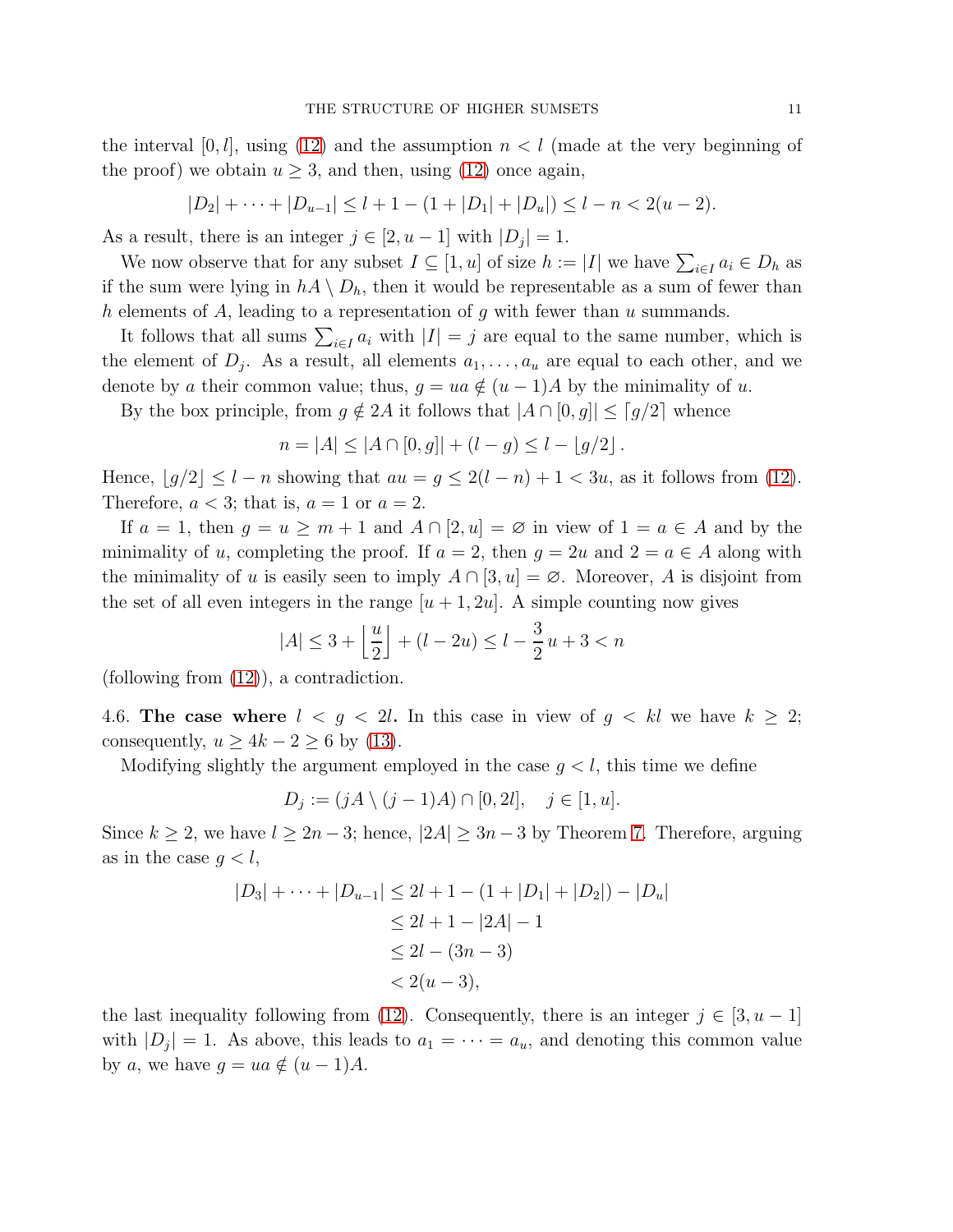Since  $u \geq 6$ , we have  $g \notin 4A$ . By the box principle,  $|2A \cap [0, g]| \leq [g/2]$  implying  $|2A| \leq [g/2] + (2l - g) = 2l - [g/2]$  and then, by Theorem [7](#page-4-3) and [\(12\)](#page-9-0),

$$
\lfloor g/2 \rfloor \le 2l - 3n + 3,
$$
  
\n
$$
g - 1 \le 2(2l - 3n + 3),
$$
  
\n
$$
g \le 4\left(l - \frac{3}{2}n + \frac{7}{4}\right) < 4u.
$$

Since  $g = ua$ , we conclude that  $a \leq 3$ . On the other hand,  $a \geq 2$  in view of  $al > ua =$  $g > l$ .

If  $a = 2$ , then  $g = 2u$ ,  $2 = a \in A$ , and  $l/2 < u < l$ . Consequently, from the minimality of u we derive that  $A \cap [3, u] = \emptyset$ , and A does not contain any even integers in the range  $[u + 1, l]$ . Therefore

$$
|A| \le 3 + \left\lfloor \frac{l-1}{2} \right\rfloor - \left\lfloor \frac{u}{2} \right\rfloor \le 3 + \frac{l}{2} - \frac{u}{2} = \frac{1}{2}(l - u + 6) < n,
$$

a contradiction.

Assume now that  $a = 3$ . If A contained an element in the interval [4, u], then denoting this element by b, we could replace b summands in the representation  $g = 3 + \cdots + 3$  with just three summands  $b + b + b$ , contradicting minimality of u; therefore  $A \cap [4, u] = \emptyset$ . Let

$$
B_i := \{ b \in A \colon u + 1 \le b \le l \text{ and } b \equiv i \pmod{3} \}, i \in [0, 2].
$$

By minimality of u we have  $B_0 = \emptyset$ ; in particular,  $l \not\equiv 0 \pmod{3}$ . Furthermore,  $|A \cap$  $[0,3] \leq 3$ : otherwise considering  $j \in \{1,2\} \subseteq A$  such that  $l+j \equiv 0 \pmod{3}$  we get a contradiction. Next, if one of  $B_1$  and  $B_2$  is empty, then by [\(12\)](#page-9-0)

$$
n=|A|\leq 3+\frac{1}{3}\left( l-u+2\right) \leq 3+\frac{1}{3}\,\left( \frac{3}{2}\,n-\frac{7}{2}\right)
$$

a contradiction. Finally, if both  $B_1$  and  $B_2$  are nonempty, then the sumset  $B_1 + B_2$ consists of multiples of 3, and hence its smallest element exceeds  $g = 3u$ . Since  $\min(B_i) \le$  $l-3(|B_i|-1)$ ,  $i \in \{1,2\}$ , with at least one of these two inequalities strict, and since  $B_1, B_2 \neq \emptyset$  implies  $A \cap \{1,2\} = \emptyset$ , we have in this case

$$
3u < (l - 3(|B_1| - 1)) + (l - 3(|B_2| - 1)) - 1
$$
  
= 2l - 3(|B\_1| + |B\_2|) + 5 = 2l - 3(n - 2) + 5

whence  $3u \leq 2(l-n)+5-(n-6) \leq 2(l-n)+5$ , contradicting [\(12\)](#page-9-0).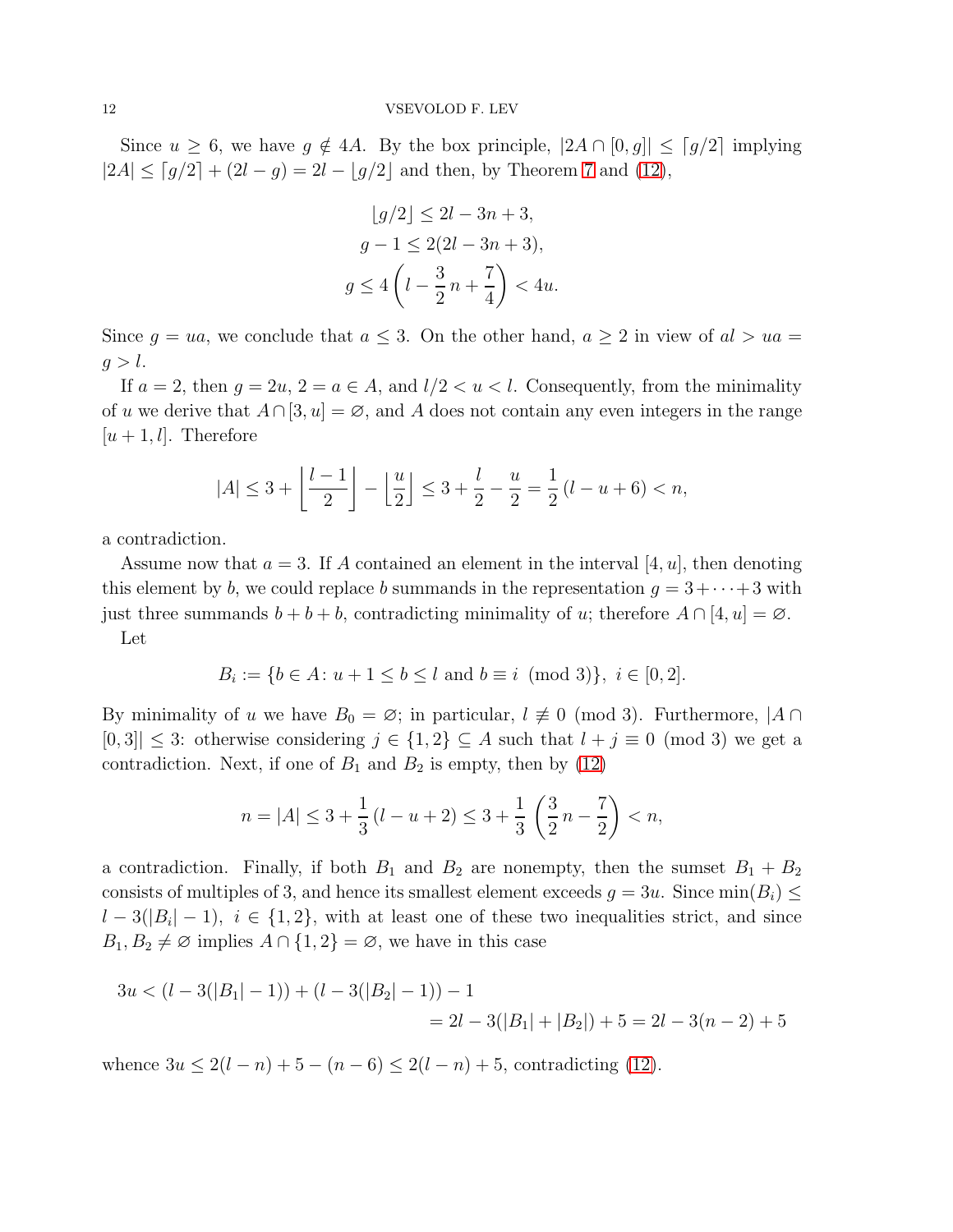4.7. The case where  $g > 2l$ . Since  $g < kl$ , in this case we have  $k \geq 3$ .

As shown above, the sequence  $(a_1, \ldots, a_u)$  reduced modulo l is zero-sum-free. From [\(12\)](#page-9-0), and since  $k \geq 3$ , the length of this sequence is

<span id="page-12-0"></span>
$$
u \ge l - \frac{3}{2}(n-2) + \frac{5}{2} \ge l - \frac{3}{2}\frac{l-1}{k} + \frac{5}{2} \ge \frac{l}{2} + 3. \tag{14}
$$

Consequently, by Theorem [8,](#page-4-4) there are integers  $a \in [1, l-1]$  and  $x_1, \ldots, x_u \geq 1$  such that  $gcd(a, l) = 1, x_1 + \cdots + x_u < l$ , and  $a_i \equiv ax_i \pmod{l}$  for each  $i \in [1, u]$ . As an immediate corollary,  $u < l$ . Renumbering, we can assume that  $x_1 \leq \cdots \leq x_u$ .

For  $j \in \{u-1, u\}$ , let  $P_j$  denote the set of all nonempty subsequence sums of the sequence  $(a_i)_{i\in[1,u]\setminus\{j\}}$ . The elements of the set  $a_j + P_j$  are distinct modulo l from the elements of A: if, say,  $a_j + \sum_{i \in I} a_i = b + \text{wl}$  with a nonempty set  $I \subseteq [1, u] \setminus \{j\},$ and with integers  $b \in A \setminus \{0, l\}$  and w, then  $b + w \geq 0$  whence  $w \geq 0$  and  $g =$  $b + \sum_{i \in [1,u] \setminus (I \cup \{j\})} a_i + w_i$ , contradicting the minimality of u. Recalling the notation  $A = A \pmod{l}$ , and writing  $P_j := P_j \pmod{l}$ , we conclude that

$$
|\overline{P}_j| \le l - |\overline{A}| = l - n + 1 \le 2(u - 1) - 2,
$$

the last inequality being a consequence of [\(12\)](#page-9-0). Since  $x_1 + \cdots + x_u < l$ , reducing the set  $P_i$  modulo l does not affect its size. Therefore, the subsequence sum set of the integer sequence  $(x_i)_{i\in[1,u]\setminus\{j\}}$  has size  $|P_j|+1=|P_j|+1\leq 2(u-1)-1$ . Applying Theorem [9](#page-4-5) twice, first time with  $j = u - 1$ , and the second time with  $j = u$ , we conclude that all integers  $x_1, \ldots, x_u$  are divisible by  $x_1$ , and that  $x_{i+1} \le x_1 + \cdots + x_i$  for each  $i \in [1, u-1]$ .

Assuming for a moment that  $x_1, \ldots, x_u$  are not all equal to each other, let  $s \in [1, u-1]$ be the smallest integer such that  $x_{s+1} > x_s$ . Then the subsequence sum set of the truncated sequence  $(x_1, \ldots, x_s)$  is the arithmetic progression  $\{0, x_1, 2x_1, \ldots, sx_1\}$ ; therefore, there exists an index set  $I \subseteq [1, s]$  with  $|I| \geq 2$  such that  $x_{s+1} = \sum_{i \in I} x_i$ . It follows that

$$
\sum_{i \in I} a_i = a_{s+1} + w l
$$

where w is an integer and  $w \ge 0$  in view of  $wl + a_{s+1} > 0$ . This, however, is easily seen to contradict the minimality of u.

We have thus shown that  $x_1, \ldots, x_u$  are all equal to each other; hence,  $a_1, \ldots, a_u$  are equal to each other, too, and we denote their common value by  $a$ . We notice that

<span id="page-12-1"></span>
$$
3 \le a \le 2k - 1: \tag{15}
$$

the lower bound follows from  $2l < g = ua < al$ , and the upper bound from  $kl > g =$  $ua > \frac{1}{2} al$ , cf. [\(14\)](#page-12-0).

Comparing [\(15\)](#page-12-1) and [\(13\)](#page-9-1), we conclude that  $u \geq 2a$ . Furthermore, we have  $A \cap [a +$  $1, u = \emptyset$ , as if there existed an integer  $b \in A \cap [a+1, u]$ , then we could reduce the number of summands in the representation [\(9\)](#page-8-0) by replacing the b-term sum  $a + \cdots + a$  with the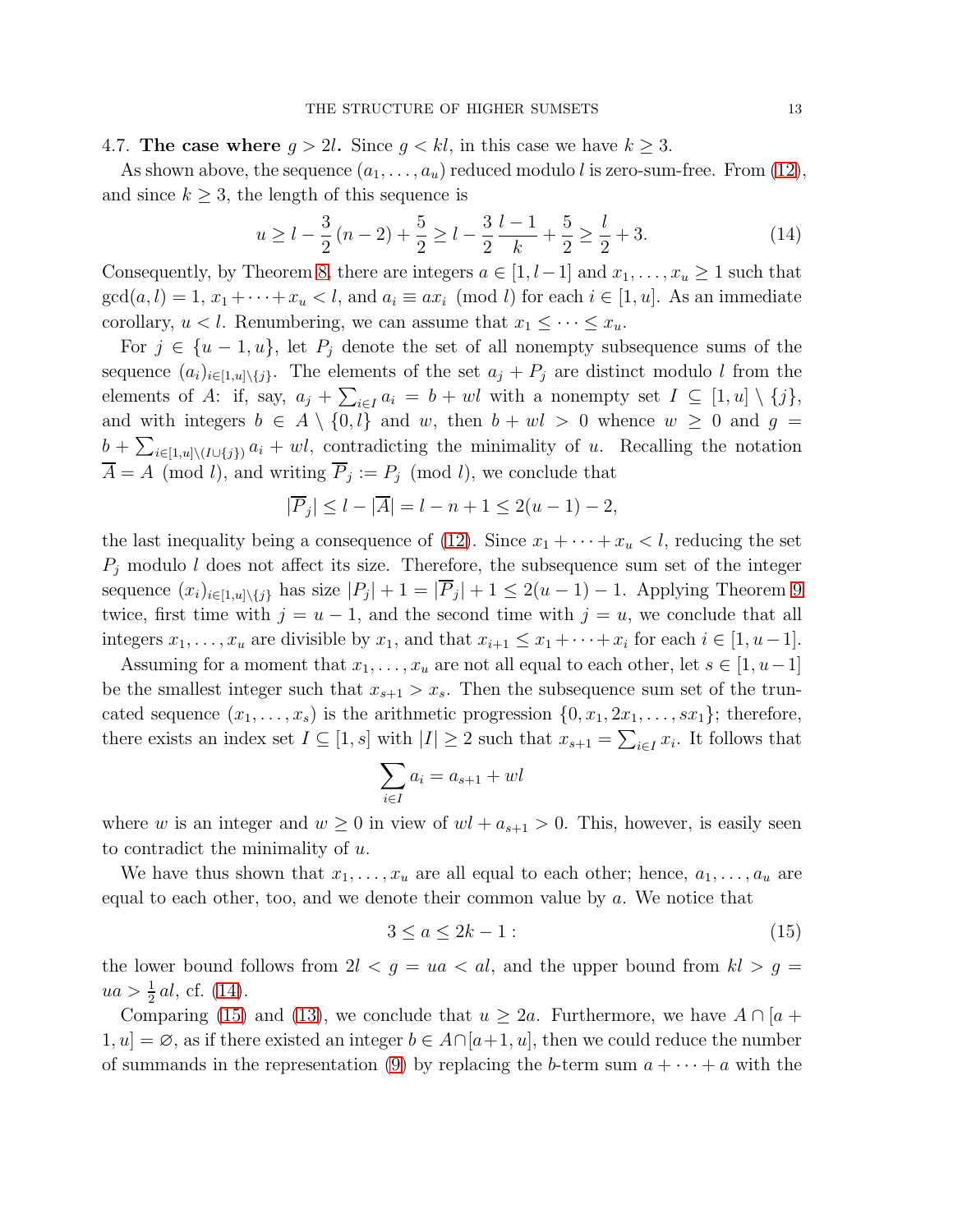a-term sum  $b + \cdots + b$ . We thus can partition A as  $A = A_0 \cup A_1$  where  $A_0 := A \cap [0, a]$ and  $A_1 = A \cap [u+1, l].$ 

Let  $H := \lceil g/l \rceil - 1$ , and suppose that  $1 \leq h \leq H$ . If  $za \in A_0 + hA_1$  with an integer z, then  $z \geq h + 2$  in view of

$$
(h+1)a \le \frac{1}{2}(h+1)u \le uh < \min(A_0 + hA_1),
$$

and similarly,  $z \leq u$  in view of

$$
(u+1)a = a + g > a + Hl \ge a + hl = \max(A_0 + hA_1).
$$

Therefore,  $h+2 \leq z \leq u$ , which is easily seen to contradict the minimality of u (replace z summands of the representation  $g = a + \cdots + a$  with the  $(h+1)$ -summand representation of za). Consequently, the sumset  $A_0 + hA_1$  does not contain multiples of a. Since this holds for any  $h = 1, ..., H$ , letting  $T := A_1 \cup \cdots \cup HA_1$ , we conclude that, indeed,  $A_0 + T$  does not contain multiples of a; that is,  $0 \notin A_0 + T$  where we let  $A_i := A_i$ (mod a)  $(i = 0, 1)$  and  $\overline{T} := T \pmod{a}$ .

By the box principle, from  $0 \notin \widetilde{A}_0 + \widetilde{T}$  it follows that  $|\widetilde{T}| \le a - |\widetilde{A}_0| = a - |A_0| + 1$ . The fact that  $0 \notin \widetilde{A}_0 + \widetilde{T}$  also implies  $0 \notin \widetilde{T}$ ; consequently,  $|\widetilde{T}| \geq H|\widetilde{A}_1|$  by Corollary [3.](#page-4-6) Comparing these estimates, we obtain

<span id="page-13-0"></span>
$$
H|\hat{A}_1| \le a - |A_0| + 1. \tag{16}
$$

On the other hand, by [\(14\)](#page-12-0),

<span id="page-13-2"></span>
$$
H > \frac{g}{l} - 1 = \frac{u}{l}a - 1 > \frac{1}{2}a - 1
$$
\n(17)

whence, using [\(15\)](#page-12-1),

<span id="page-13-1"></span>
$$
3H \ge \frac{3}{2}a - \frac{3}{2} > a - |A_0| + 1. \tag{18}
$$

From [\(16\)](#page-13-0) and [\(18\)](#page-13-1) we obtain  $|\tilde{A}_1| \leq 2$ .

If  $|A_1| = 1$ , then  $A_1$  is contained in one single residue class modulo a. Hence, by [\(12\)](#page-9-0) and in view of [\(15\)](#page-12-1),

$$
|A_1| \le \frac{l-u-1}{a} + 1 \le \frac{1}{a} \left(\frac{3}{2}n - \frac{13}{2}\right) + 1 \le \frac{1}{2}n - \frac{7}{6}.
$$

On the other hand, from [\(16\)](#page-13-0) and [\(14\)](#page-12-0),

$$
a - |A_0| + 1 \ge H > \frac{g}{l} - 1 = \frac{u}{l} a - 1 > \left(1 - \frac{3}{2k}\right) a - 1
$$

whence, by  $(15)$ ,

$$
|A_0| < \frac{3}{2k} \, a + 2 < 5.
$$

Combining the upper bounds, we get

$$
n = |A_0| + |A_1| \le 4 + \frac{1}{2}n - \frac{7}{6}
$$